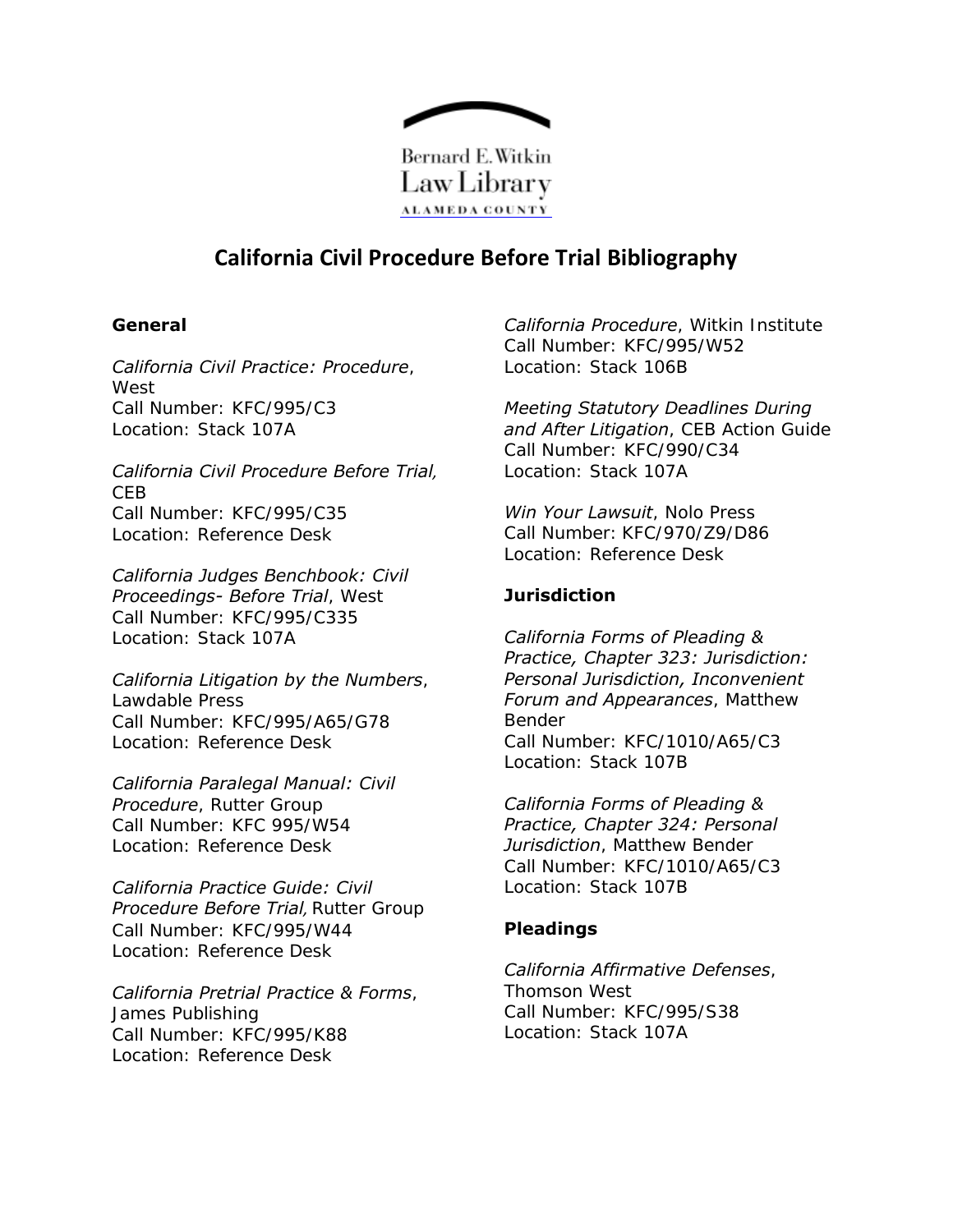### *California Causes of Action*, James

Publishing Call Number: KFC/1010/C32 Location: Reference Desk

### *California Elements of an Action*, West

Call Number: KFC/1010/S74 Location: Reference Desk

### *California Forms of Pleading & Practice, Chapter 21: Amended & Supplemental Pleadings*, Matthew

Bender Call Number: KFC/1010/A65/C3 Location: Stack 107B

### *California Forms of Pleading &*

*Practice, Chapter 26: Answers*, Matthew Bender Call Number: KFC/1010/A65/C3 Location: Stack 107B

### *California Forms of Pleading & Practice, Chapter 123: Complaints & Cross-Complaints*, Matthew Bender Call Number: KFC/1010/A65/C3 Location: Stack 107B

### *California Forms of Pleading & Practice, Chapter 345: Limitation of Actions*, Matthew Bender Call Number: KFC/1010/A65/C3 Location: Stack 107B

*California Practice Guide: Civil Procedure Before Trial- Statutes of Limitations,* Rutter Group Call Number: KFC/995/W445 Location: Reference Desk

# *Responding to a Complaint or Cross-*

*Complaint: Evaluating Your Options*, CEB Action Guide Call Number: KFC/990/A36 Location: Stack 107A

## **Damages**

### *California Attorney's Guide to Damages,* CEB Call Number: KFC/100/D3/C34

Location: Reference Desk

# *California Damages: Law & Proof,*

LexisNexis Call Number: KFC/100/D3/J64 Location: Reference Desk

# *California Forms of Pleading &*

*Practice, Chapter 177: Damages,* Matthew Bender Call Number: KFC/1010/A65/C3 Location: Stack 107B

*California Tort Damages*, CEB Call Number: KFC/100/D3/C36 Location: Reference Desk

# **Shortening and Extension of Time**

*California Forms of Pleading & Practice, Chapter 524: Shortening & Extension of Time,* Matthew Bender Call Number: KFC/1010/A65/C3 Location: Stack 107B

### *California Law & Motion Model Forms*, Rutter Group

Call Number: KFC/1012/A65/P37 Location: Reference Desk

## **Service of Process**

*California Forms of Pleading & Practice, Chapter 518: Service of Summons & Papers*, Matthew Bender Call Number: KFC/1010/A65/C3 Location: Stack 107B

*Handling Service of Process: Serving Summons in Civil Proceedings*, CEB Action Guide Call Number: KFC/1003/A36 Location: Stack 107A

*The Registered Process Server's Guide to Service of Process in California*, Attorney Service of San Francisco Call Number: KFC/1004/P75/K58 Location: Reference Desk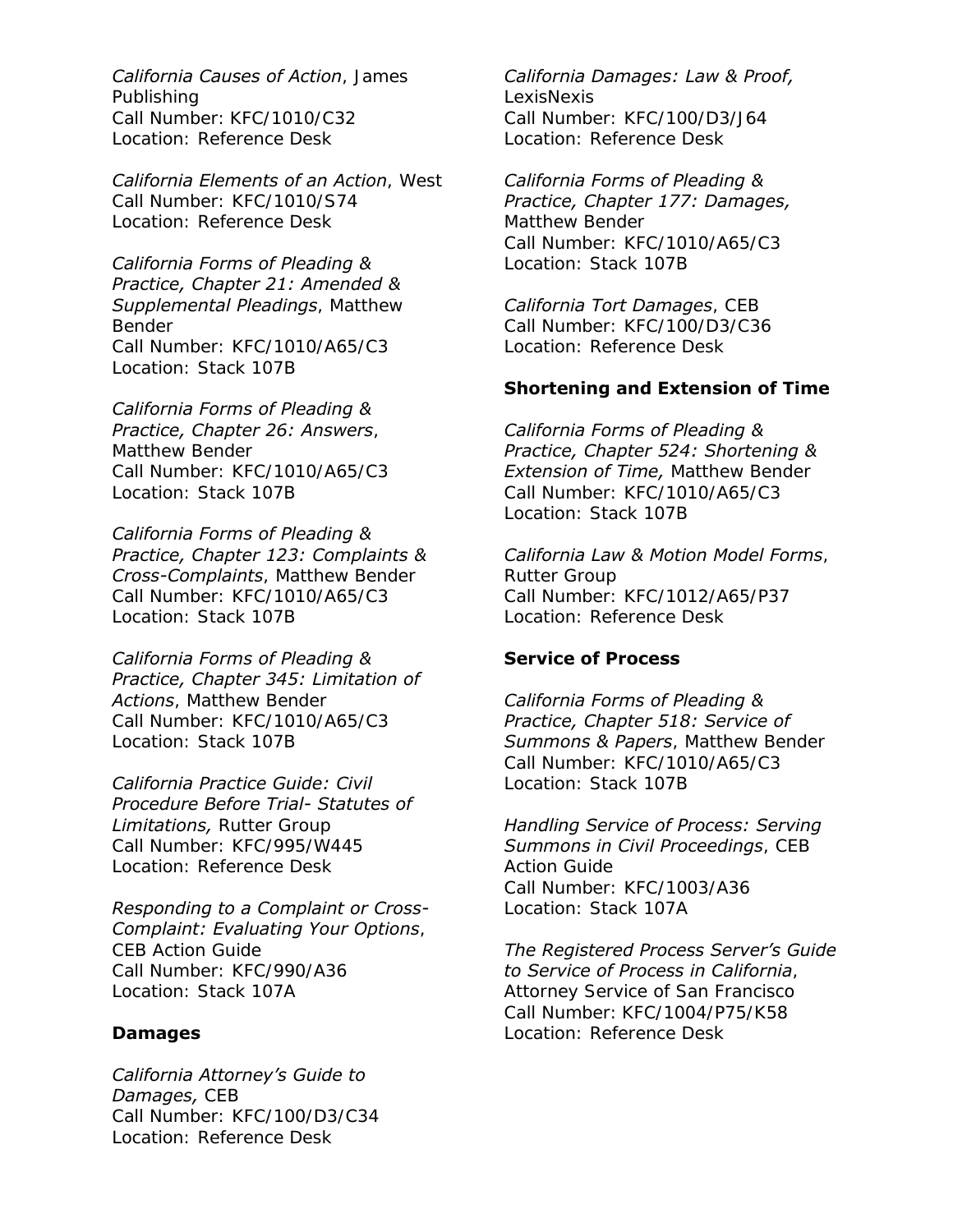## **Default & Relief from Default**

*California Forms of Pleading & Practice, Chapter 205: Defaults & Default Judgments,* Matthew Bender Call Number: KFC/1010/A65/C3 Location: Stack 107B

### *California Law & Motion Model Forms*,

Rutter Group Call Number: KFC/1012/A65/P37 Location: Reference Desk

# **Motion Practice- General**

# *California Forms of Pleading &*

*Practice, Chapter 372: Motions & Orders*, Matthew Bender Call Number: KFC/1010/A65/C3 Location: Stack 107B

### *Younger on California Motions*, West Call Number: KFC 1012/Y6 Location: Reference Desk

# **Attacking the Pleadings**

*California Forms of Pleading & Practice, Chapter 206: Demurrers & Motions for Judgment on the Pleadings,* Matthew Bender Call Number: KFC/1010/A65/C3 Location: Stack 107B

*California Forms of Pleading & Practice, Chapter 375: Motions to Strike- Pleadings*, Bender Call Number: KFC/1010/A65/C3 Location: Stack 107B

### *California Law & Motion Authorities for Civil Cases*, Rutter Group

Call Number: KFC/1012/A65/P375 Location: Reference Desk

## *California Law & Motion Model Forms*,

Rutter Group Call Number: KFC/1012/A65/P37 Location: Reference Desk

## *California Points & Authorities*,

Matthew Bender Call Number: KFC/1010/B46 Location: Reference Desk

## **Continuances**

*California Forms of Pleading & Practice, Chapter 136: Continuances,* Matthew Bender Call Number: KFC/1010/A65/C3 Location: Stack 107B

*California Law & Motion Model Forms*, Rutter Group Call Number: KFC/1012/A65/P37 Location: Reference Desk

# **Discovery**

*California Deposition & Discovery Practice*, Matthew Bender Call Number: KFC/1020/D44 Location: Reference Desk

*California Civil Discovery*, Matthew Bender Call Number: KFC/1020/H64 Location: Stack 116B

*California Civil Discovery Practice*, CEB Call Number: KFC/1020/C3 Location: Reference Desk

### *California Expert Witness Guide*, CEB Call Number: KFC/1042/K45

Location: Reference Desk

*California Forms of Pleading & Practice, Chapters 190-204: Discovery*, Matthew Bender Call Number: KFC/1010/A65/C3 Location: Stack 107B

### *California Judges Benchbook: Civil Proceedings- Discovery*, West Call Number: KFC/1020/C335

Location: Stack 116B

*California Law & Motion Model Forms*, Rutter Group Call Number: KFC/1012/A65/P37 Location: Reference Desk

*Creating Your Discovery Plan*, CEB Action Guide Call Number: KFC/990/A36 Location: Stack 107A